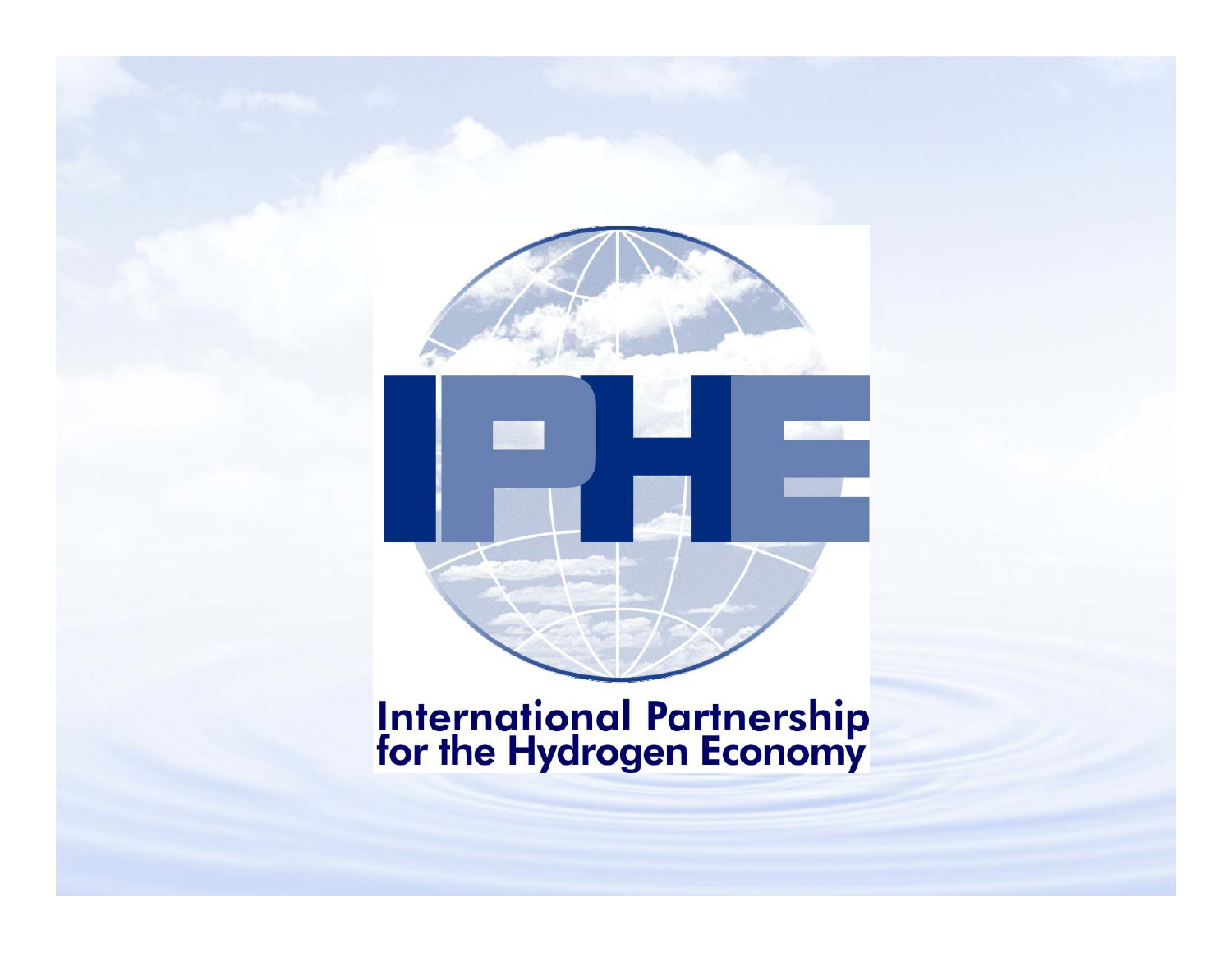# **IPHE Goal**

Efficiently organize and coordinate multinational research, development and deployment programs that advance the transition to a global hydrogen economy.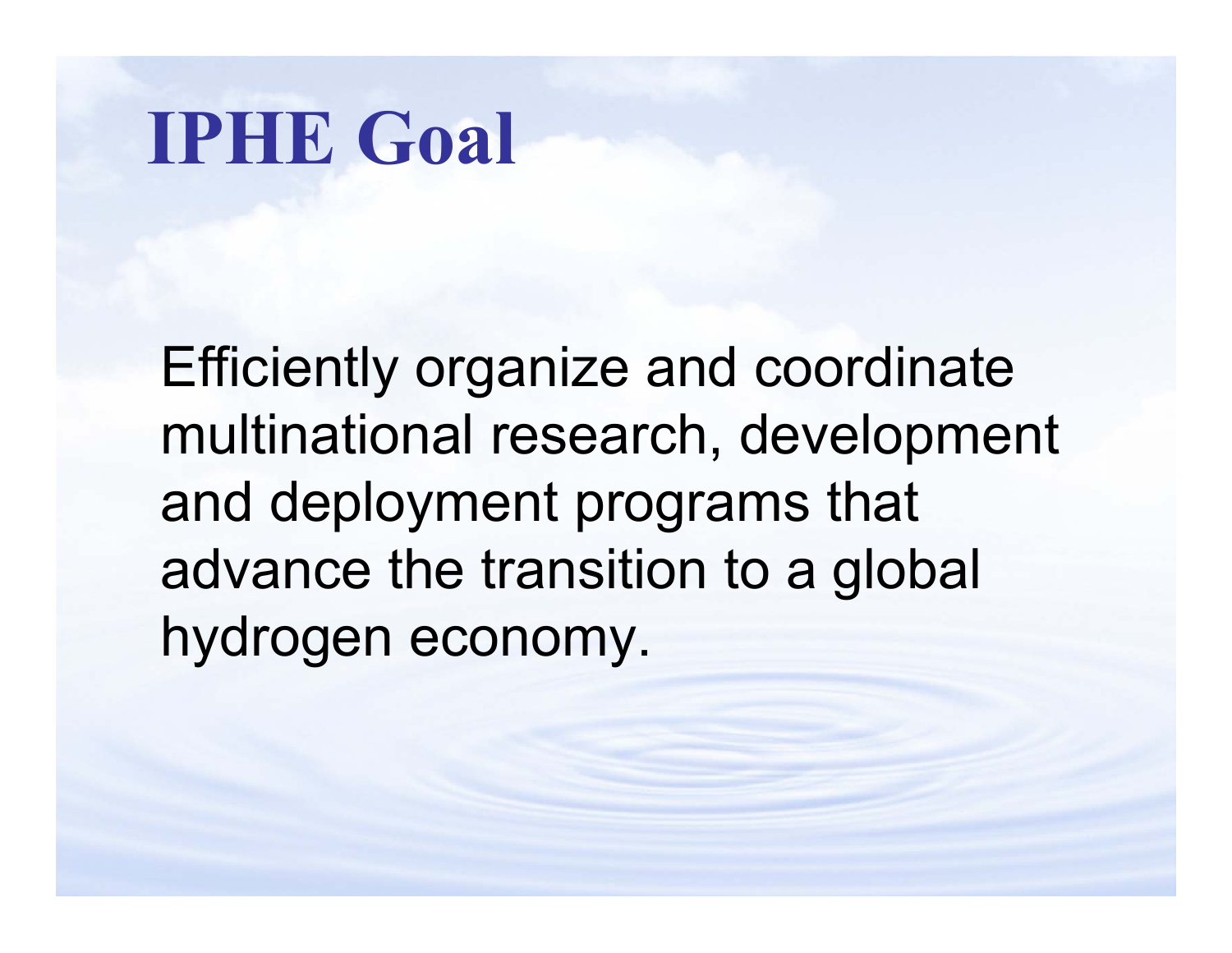## **California Fuel Cell Partnership**

…a collaboration of auto companies, fuel providers, fuel cell technology companies, and government agencies that is placing fuel cell electric vehicles on the road in **California** 







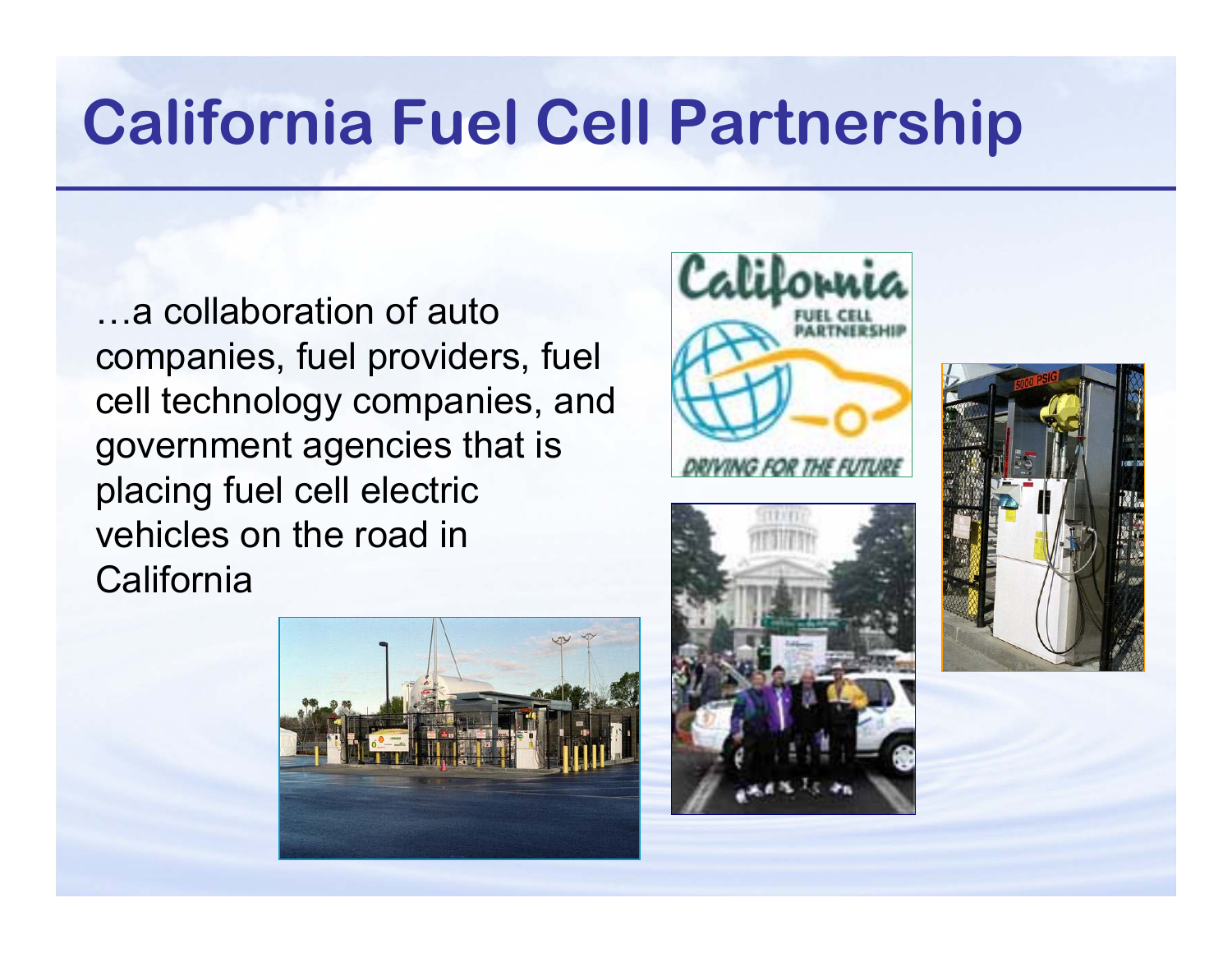# **IPHE Ministerial**

The IPHE Ministerial was held November 19-21, 2003 in Washington DC, USA.

- **► Signing of the Terms of Reference**
- ¾ 700+ delegates and participants representing approximately 30 countries
- ¾ Public-Private Dialogue Sessions
- ¾ IPHE Committee meetings
	- **❖ Steering Committee**
	- ❖ Implementation-Liaison Committee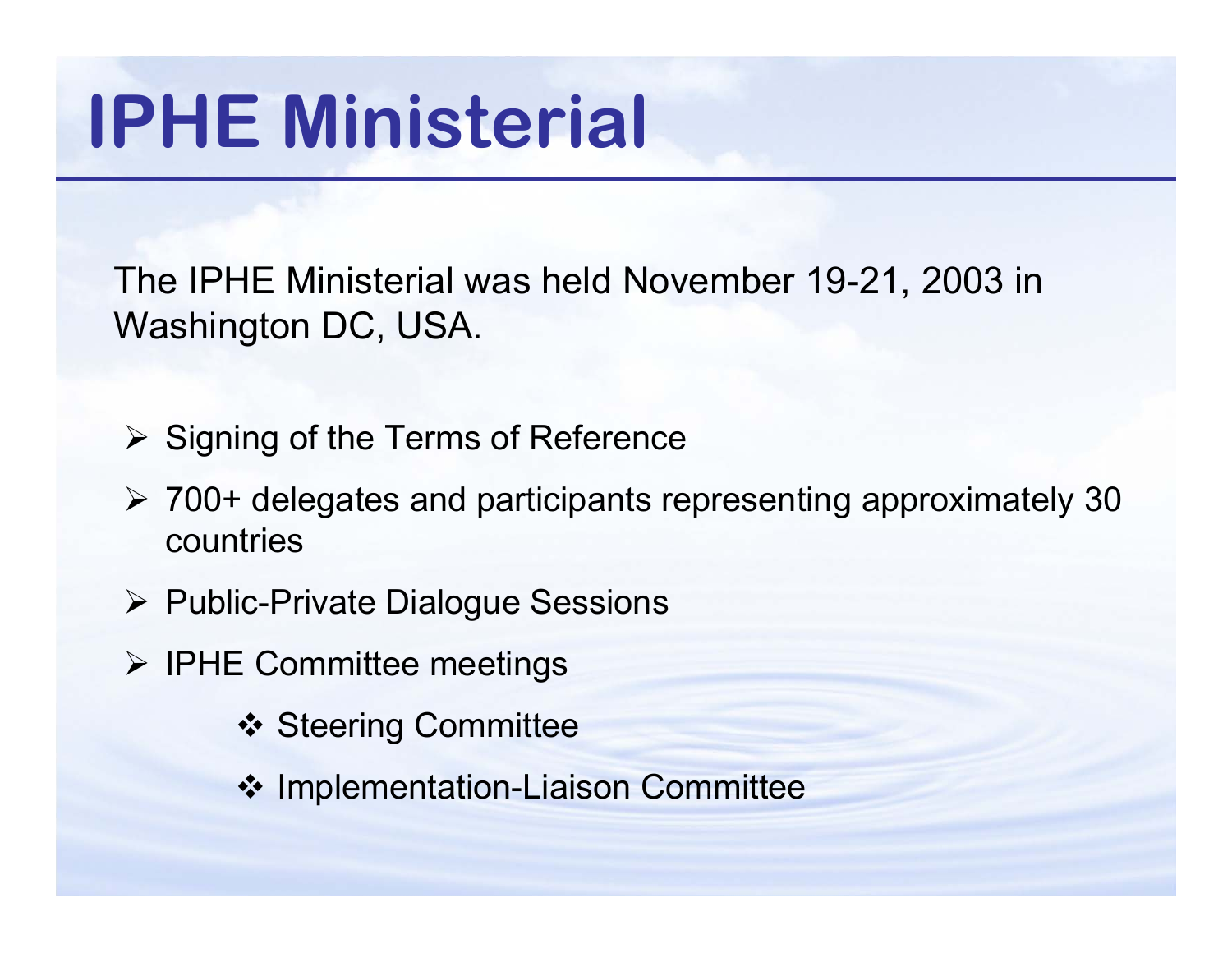### **IPHE Partners**

**Russian Federation**

**Canada**

**Iceland**

X 3

**USA**

IPHE Partners' Economy:

of world GDP

worldwide;





**Japan**

**China**



**Republic of Korea**









**Australia**

•







**Brazil Norway**









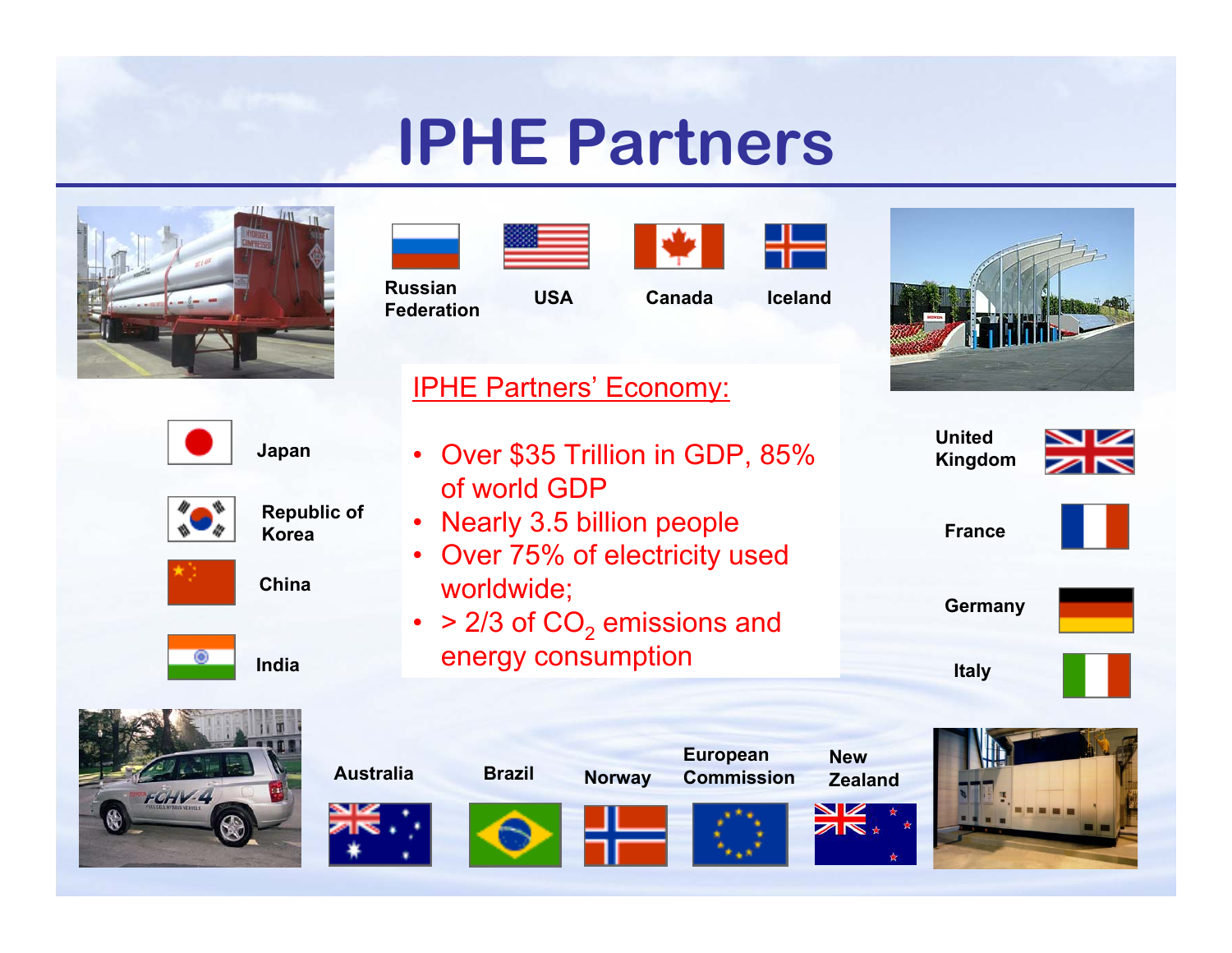# **Steering Committee**

- ¾ Recent Meetings:
	- ¾ Paris, France (January 2005)
	- $\blacktriangleright$ Beijing, China (May 2005)
- $\blacktriangleright$  Initiated the Beijing Action Plan
	- Identify appropriate role for IPHE in Codes and Standards work
	- Identify pathway forward for stakeholder participation
	- Develop IPHE communic ation and outreach package
	- Convene a meeting of the R&D managers on IPHE Partners
	- Compile an integrated IPHE hydrogen roadmap
	- Organize international conferences

#### ¾ Next meetings:

- $\frac{1}{2}$  $\div$  Kyoto, Japan (14 – 15 September 2005);
- $\frac{1}{2} \frac{1}{2} \frac{1}{2} \frac{1}{2} \frac{1}{2} \frac{1}{2} \frac{1}{2} \frac{1}{2} \frac{1}{2} \frac{1}{2} \frac{1}{2} \frac{1}{2} \frac{1}{2} \frac{1}{2} \frac{1}{2} \frac{1}{2} \frac{1}{2} \frac{1}{2} \frac{1}{2} \frac{1}{2} \frac{1}{2} \frac{1}{2} \frac{1}{2} \frac{1}{2} \frac{1}{2} \frac{1}{2} \frac{1}{2} \frac{1}{2} \frac{1}{2} \frac{1}{2} \frac{1}{2} \frac{$ Vancouver, Canada (March 2006).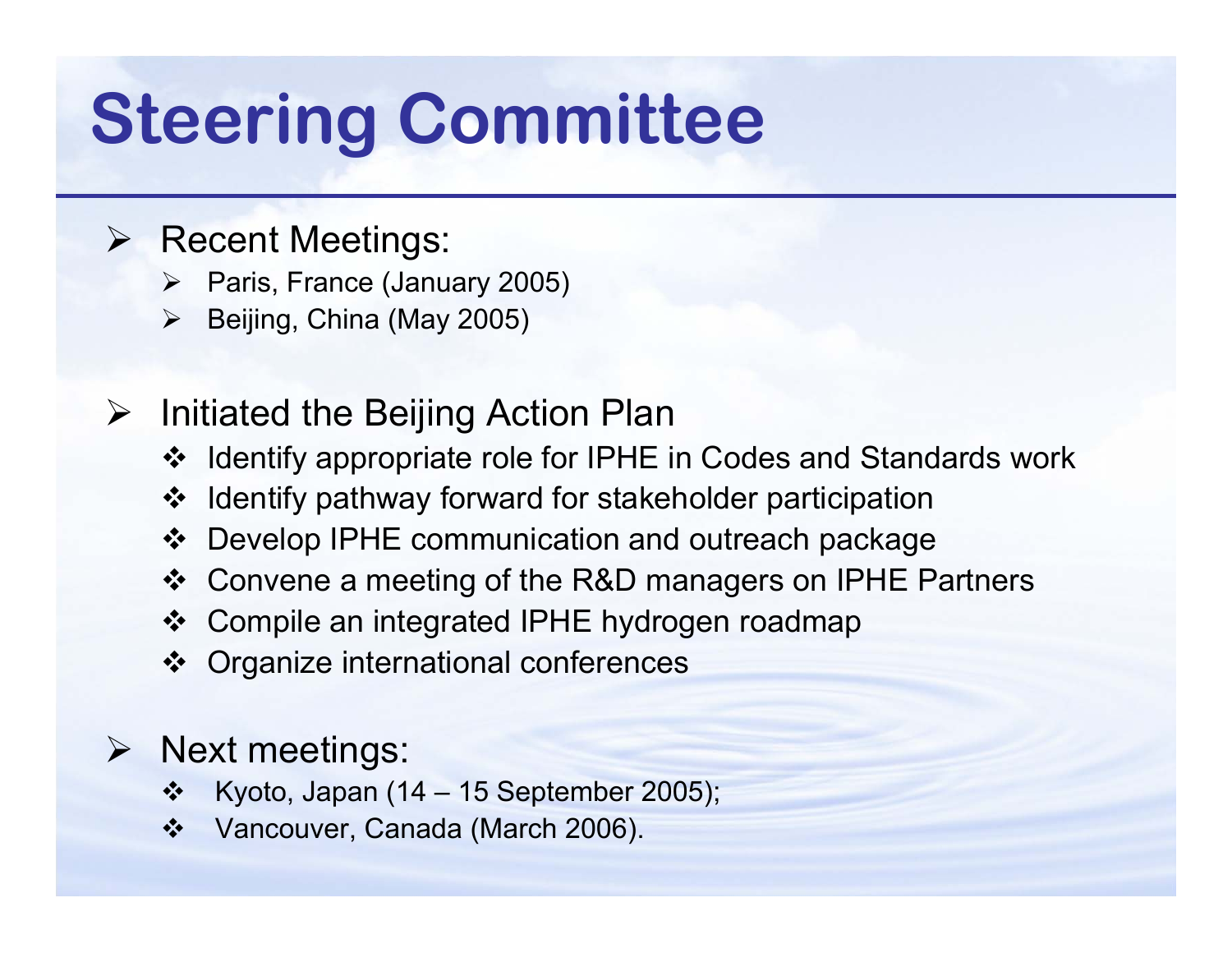## **Implementation-Liaison Committee**

¾ Meetings in Germany, Iceland and Brazil

- ¾ High Priority Activities
	- **❖** Hydrogen Production
	- Hydrogen Storage
	- Fuel Cells
	- ❖ Codes and Standards
	- ❖ Socio-economics
	- Developing National Hydrogen R&D Roadmaps

#### ¾ Next Meetings

- Shanghai, China (17 19 October 2005)
- Lyon, France (18 19 June 2006)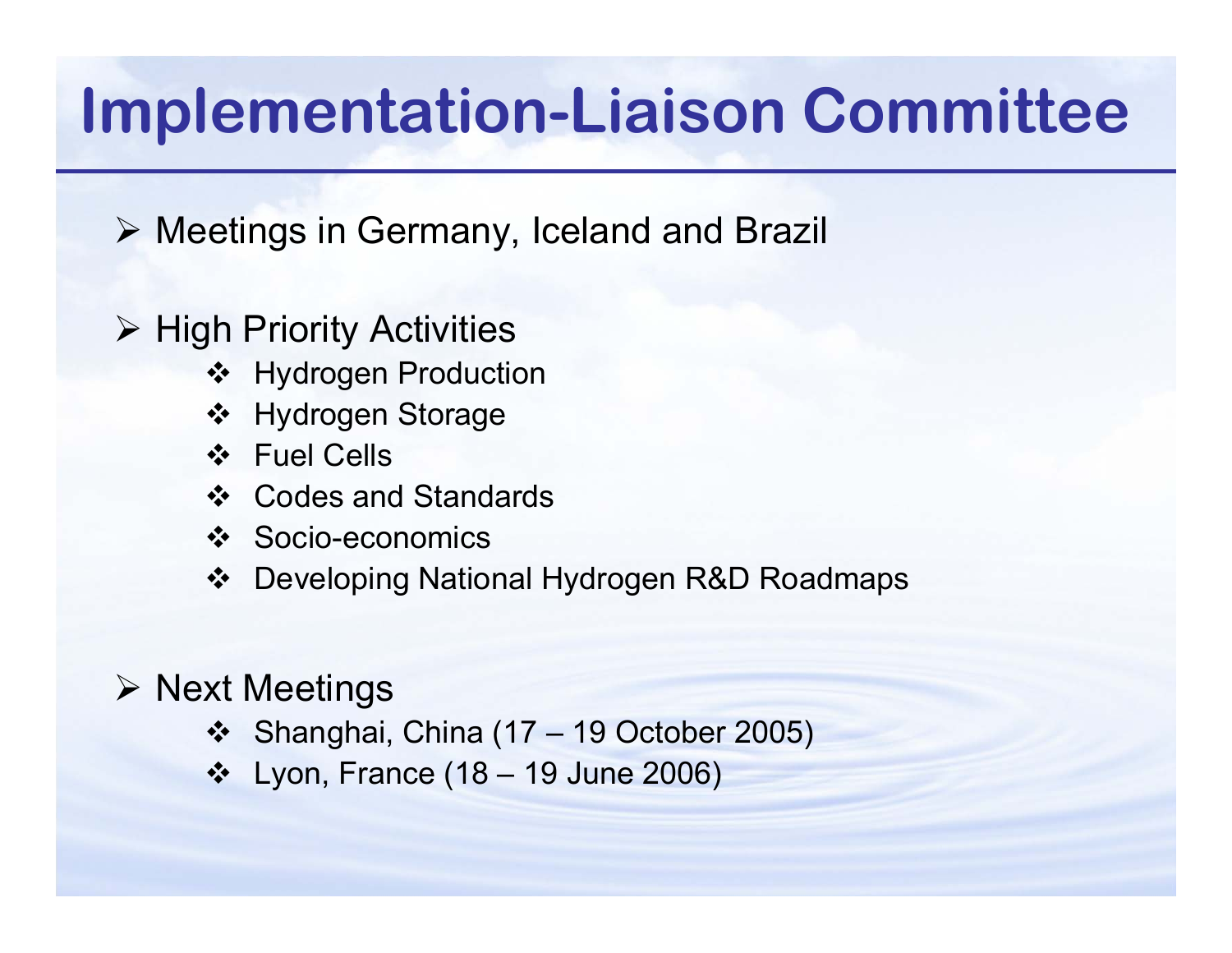## **Implementation-Liaison Committee**

¾ **Highlights from the 14 Point Reykjavik Action Plan:**

- Publication of Scoping Papers on High Priority Activities
- Conduct International Conferences on High Priority **Topics**
- World Atlas on Hydrogen and Fuel Cell Demonstration **Projects**
- Development of IPHE Roadmap
- Establish a Safety, Codes and Standards Task Force
- Labeling IPHE Projects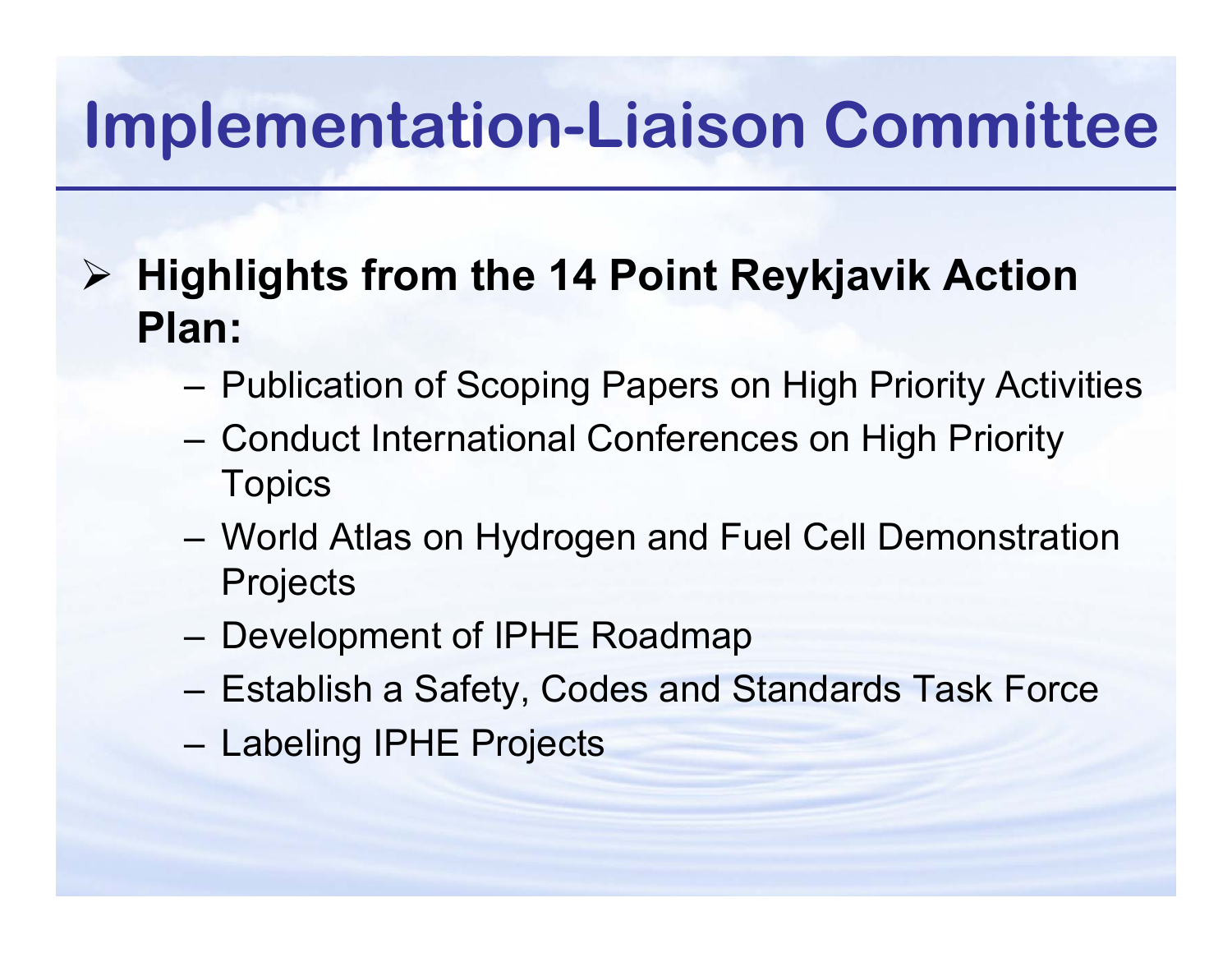## **IPHE Workshops**

- Joint IEA-IPHE SOFC Fuel Cell Workshop May 14, 2005 Quebec City, Canada
- Joint IEA-IPHE PEM Fuel Cell Workshop June 1-3, 2005 Mol, Belgium
- ❖ IPHE International Conference on Hydrogen Storage -June 20-22, 2005 - Lucca, Italy
- ❖ IPHE Socio-Economic Task Force June 30, 2005 - Paris, France
- ❖ International Conference on Hydrogen Safety September 8-10, 2005 - Pisa, Italy
- Hydrogen from Renewable Energy Sources October 24 26, 2005 - Seville, Spain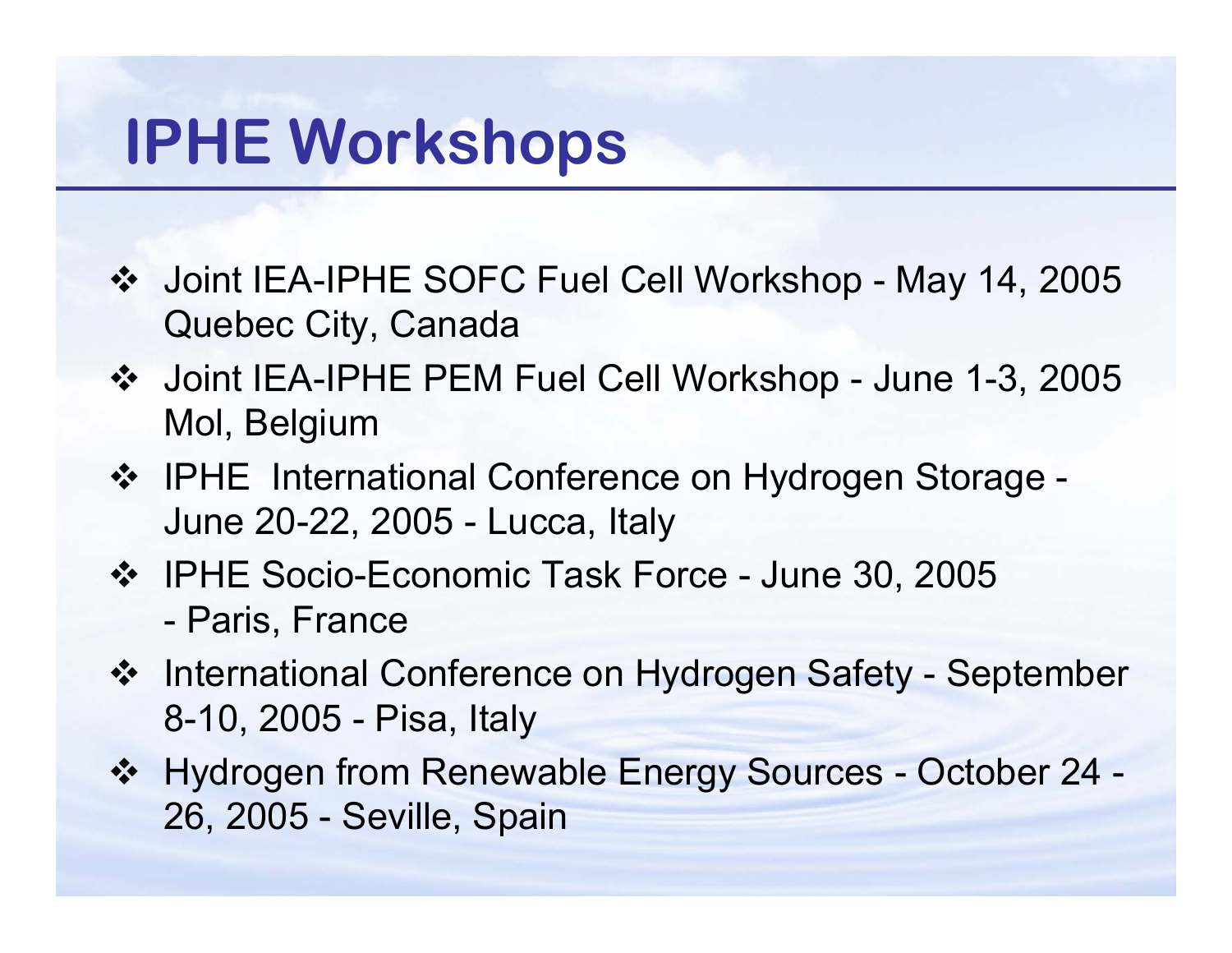# **IPHE Projects**

- **IPHE Project Evaluation Team Established Project criteria:**
	- –**Supported by more than one IPHE member;**
	- –**All funding options are available;**
	- – **National environmental, safety, and health concerns addressed; and**
	- – **Project partners are willing to share non-proprietary project information with other IPHE Members.**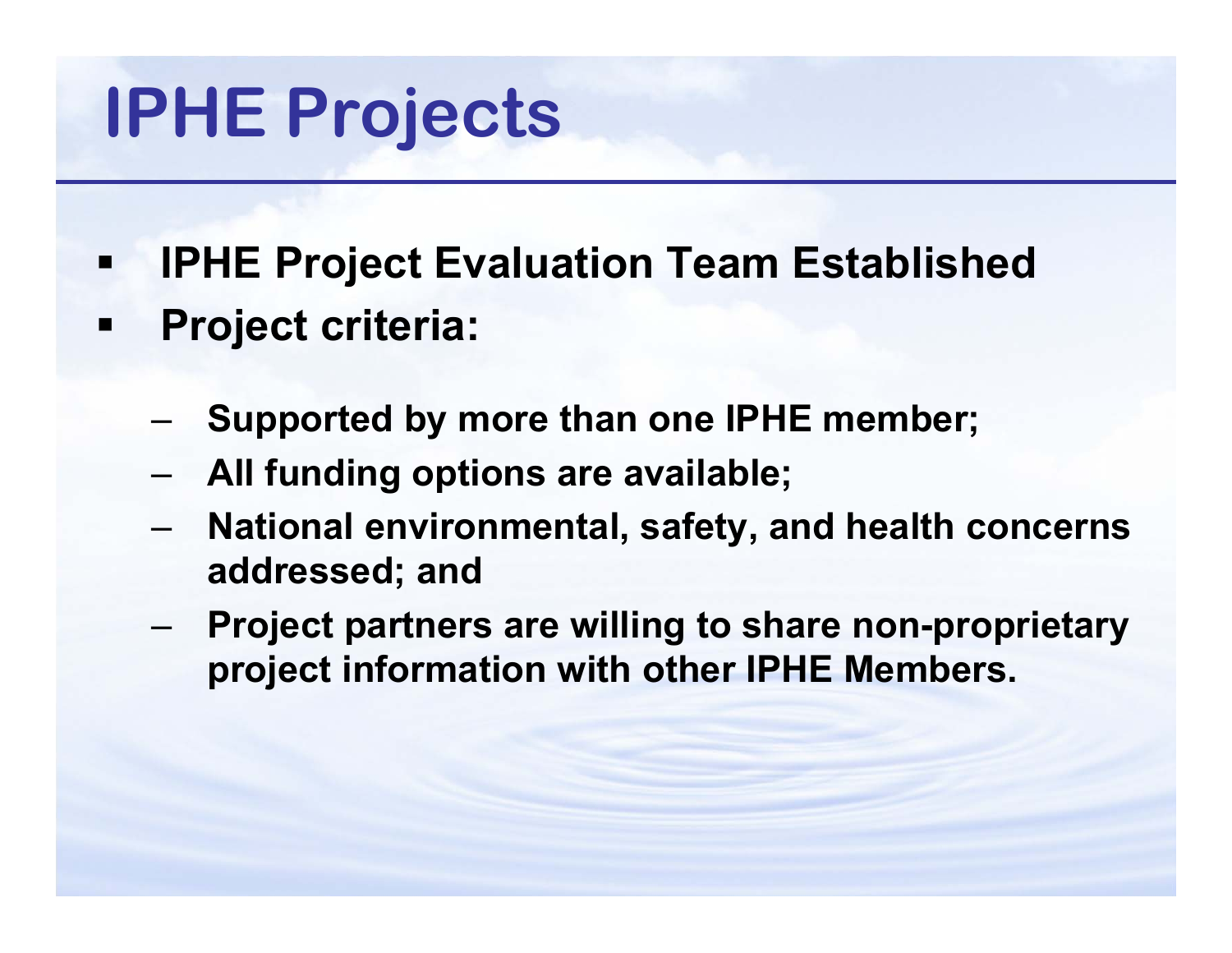# **Proposal Application Process**

- н **Project proposal is submitted to the IPHE Secretariat;**
- $\blacksquare$  **ILC Evaluation Team reviews project proposal for compliance with criteria and recommends projects to the ILC;**
- $\blacksquare$  **ILC submits approved projects to the IPHE Steering Committee for endorsement; and**
- н **Project partners sign a "Partnership Agreement".**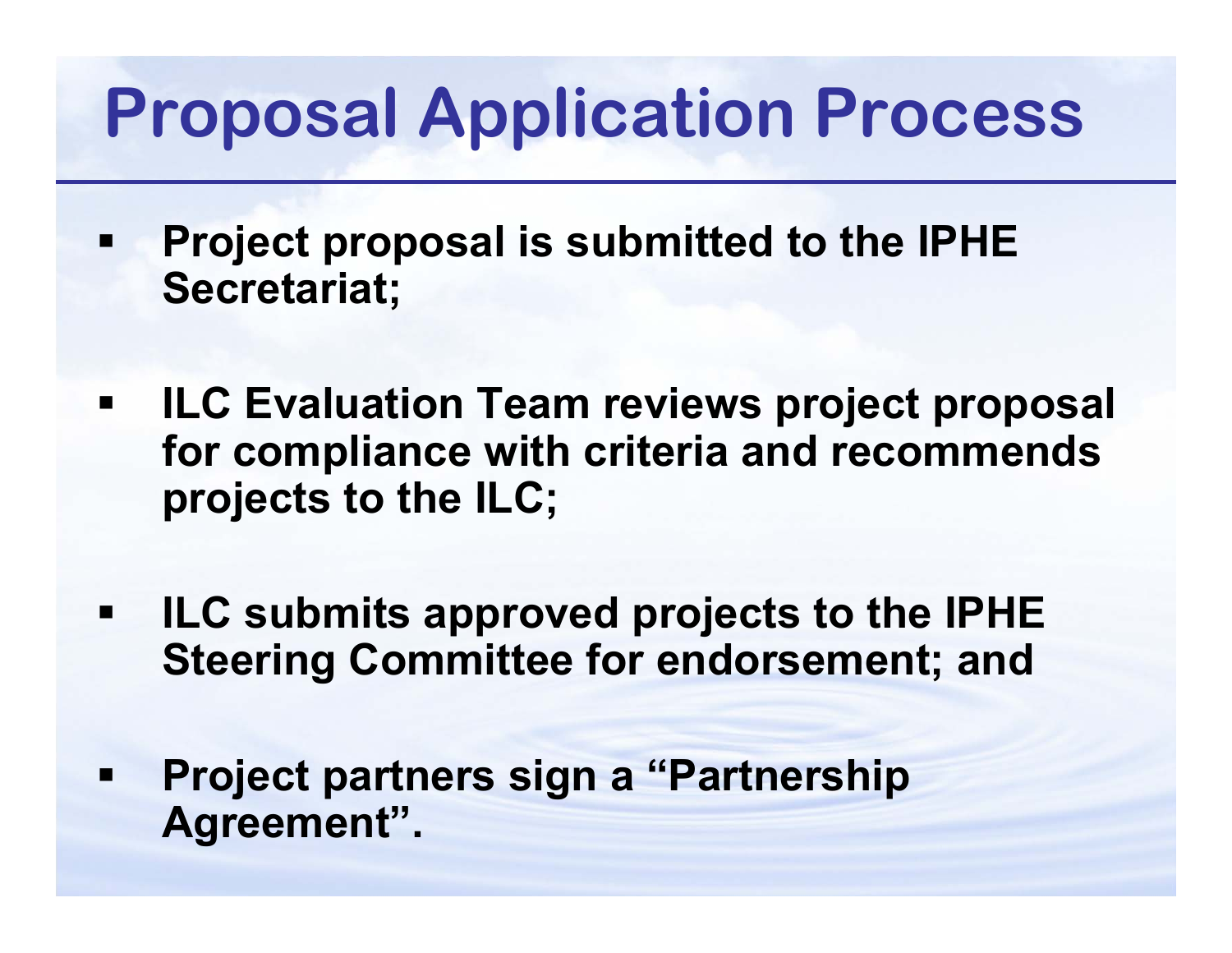# **Recent IPHE Products**

- **Updated Website**
- •**World Demonstration Atlas**
- **IPHE Brochure**
- •**Hydrogen Fact Sheets**
- **Hydrogen Vision and Roadmap (with members)**
- **APEC Interim Hydrogen Framework**
- **IPHE Scoping Papers (5)**
- •**IPHE Project and Events Guidelines**
- **Concept Paper on Stakeholder Involvement**
- **International Workshops**

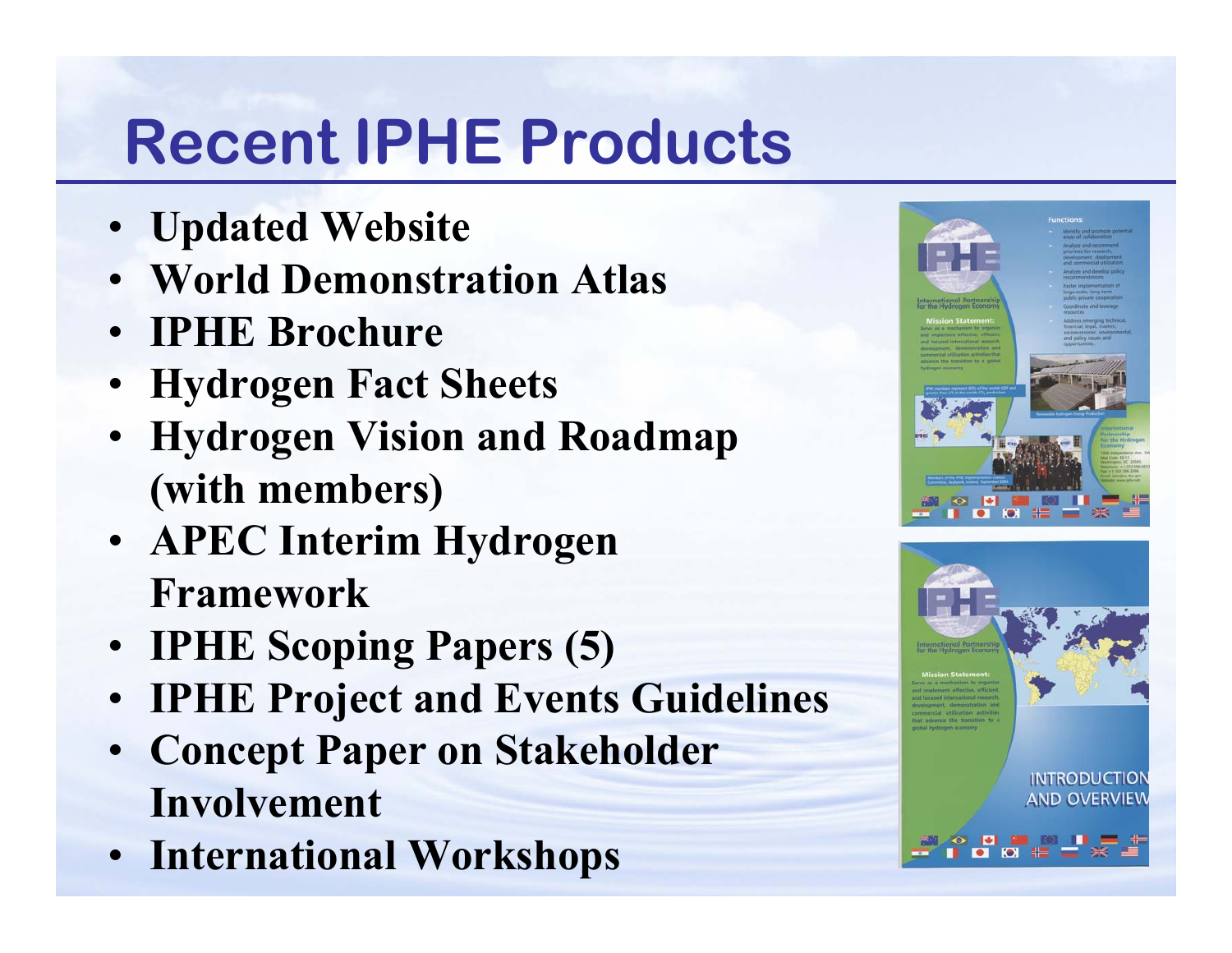# **http://www.iphe.net**

- Hydrogen Demonstration Project Atlas
	- Name of project; partners; project dates; type of fuel; and other project specifics; miscellaneous notes
	- Submission form for additional projects





CUTE Bus Demo. BP in charge of H2 station Barcelona, Spain Date of Operation: Opened September 2003 Fuel: Compress. H2 Production / Size: BP & Vandenborre Hydrogen Systems: IMET@powered water electrolyzer Notes: On-site production via renewable solar and grid electricity powered electrolysis. Uses a Linde High Booster Compressor System for high pressure H2. Link: n/a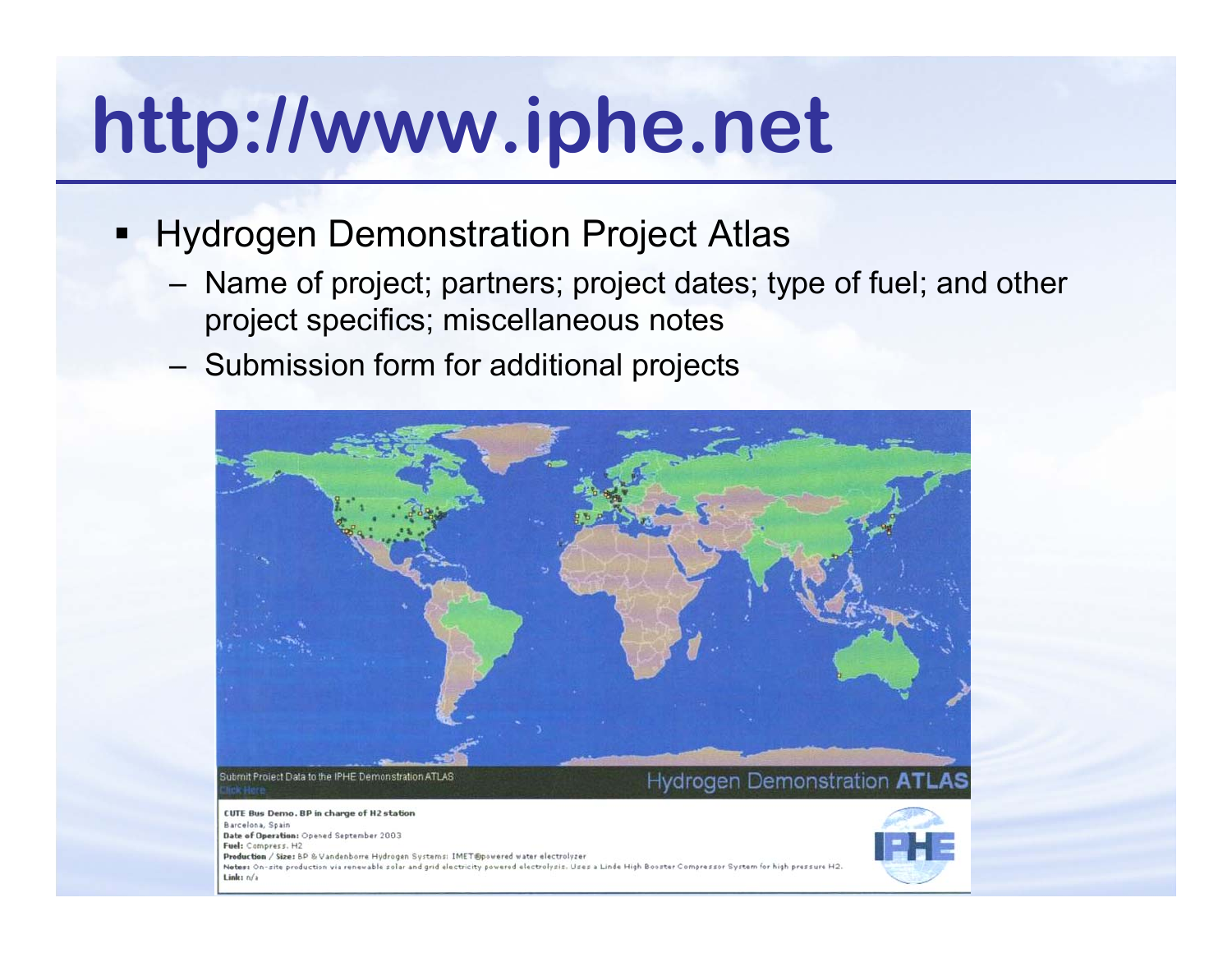## **Stakeholder Involvement**

### **The IPHE website:**

- Special section for stakeholders
- Opportunity for stakeholders to interact and exchange information with the IPHE and its members.

### **Individual Stakeholder Contact List:**

- The Secretariat will maintain a list of stakeholders and organizations, including key contact information.
- The Secretariat will provide information on:
	- Conferences, Workshops, IPHE Committee updates, Reports and Newsletters, and general information.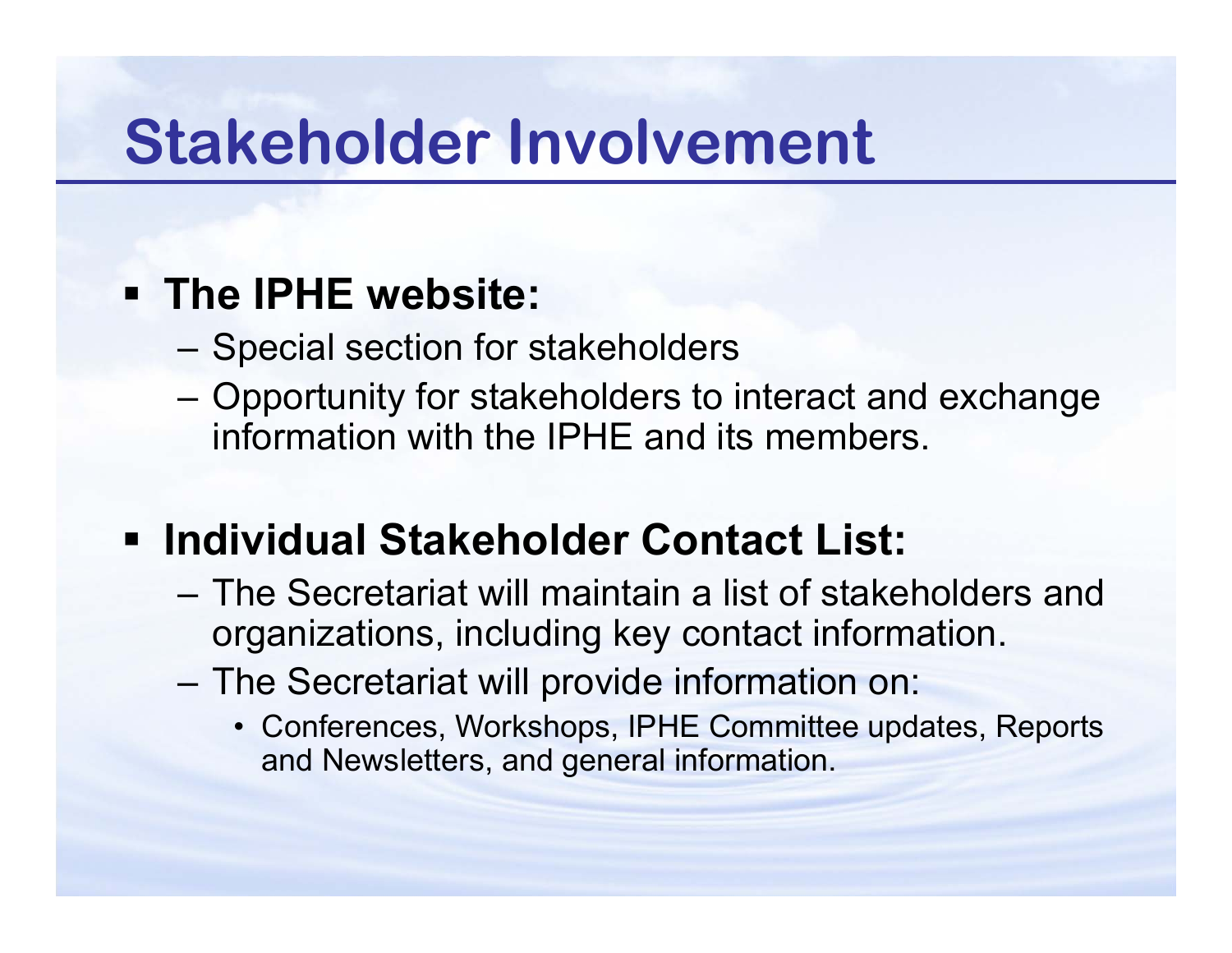## **Stakeholder Involvement**

### **Liaison Group of Stakeholder Associations:**

- –The Secretariat will maintain a list of stakeholder associations that would be notified of IPHE meetings.
- Conduit for channeling ideas and viewpoints of the stakeholder community to the IPHE committees.

### **IPHE Ministerial, SC, and ILC Meetings:**

– Sessions expressly intended to facilitate an exchange of views and ideas on issues of substance that would specifically include stakeholder participants.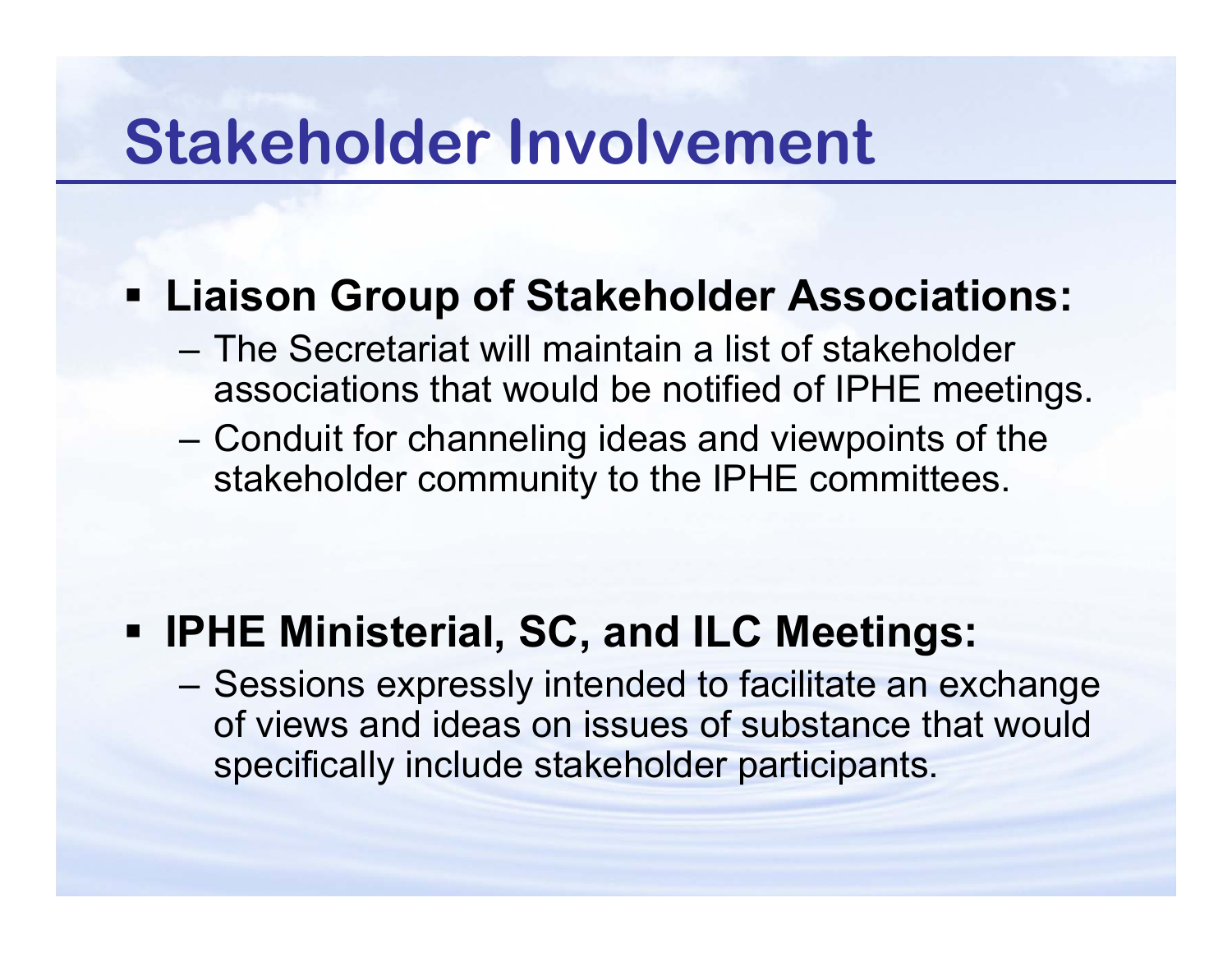## **Stakeholder Involvement**

### **Process**:

- 1. IPHE members recommend associations to the IPHE Secretariat from the geographic area that they represent.
- 2. Association is added to the IPHE website with a link to their association website.
	- $\blacksquare$  Information disseminated from the Secretariat for their members;
	- **Invited to be represented (one individual) at IPHE** Steering Committee and Implementation-Liaison Committee meetings.